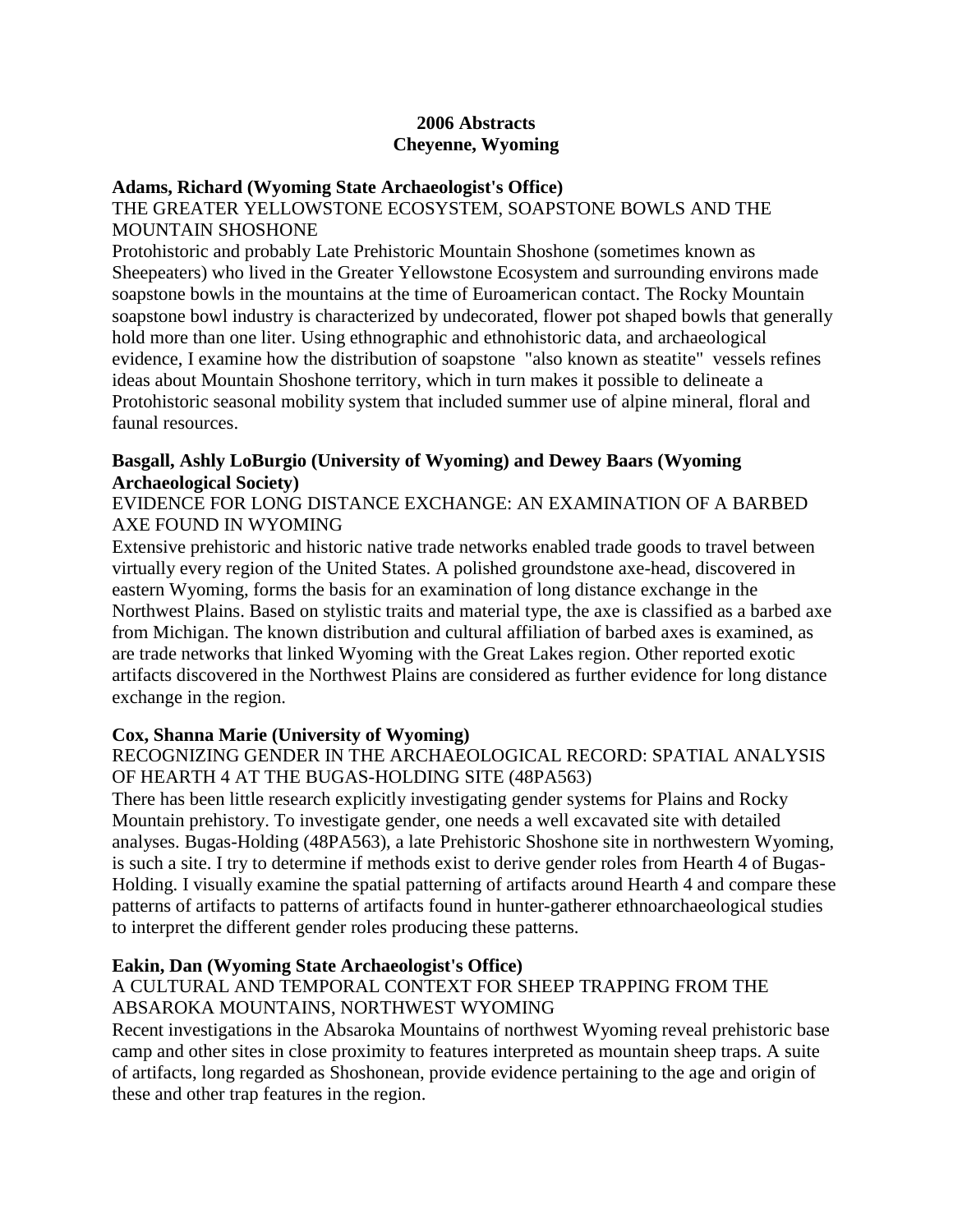### **Ewing, Sara, Victoria Rose and Jenny Wurtz (University of Wyoming)**

### PROPOSAL FOR AN OUTDOOR MUSEUM AND SELF-GUIDED TOUR OF THE HELL GAP SITE

Since 1992, University of Wyoming archaeologists have been excavating the Hell Gap site in southeastern Wyoming. On-going research has proven vital to understanding the history and prehistory of the Northwestern Plains and presents an educational opportunity both for archaeologists and the public. An outdoor museum and self-guided tour of the Hell Gap site and surrounding areas is one way to educate the public and raise awareness about archaeology. The proposed museum and tour will provide a direct interaction between the public and the archaeologists working at the site, giving the public an opportunity to understand the holistic aspect of the research performed at Hell Gap. The goals of the proposed museum are to: 1) present information and current understanding of prehistory and history of the region, 2) provide a better understanding and awareness of archaeological resources and processes using the importance of Hell Gap, and 3) simultaneously promote a sense of stewardship among the public. This proposal will present a possible tour route with exhibits and will discuss some of the financial and legal considerations.

#### **Fritsche, Becky (University of Wyoming)**

#### USING INDIGENOUS PERSPECTIVES OF THE PAST IN SCIENTIFIC ARCHAEOLOGICAL INQUIRY: AN EVALUATION OF COLLABORATION AND ITS IMPLICATIONS FOR ARCHAEOLOGY

This paper presents an overview of collaborative efforts between archaeologists and indigenous communities in providing frameworks for understanding the prehistoric past. I explore and evaluate ways in which archaeologists have endeavored to incorporate indigenous histories and views into scientific archaeological inquiry in terms of their success in merging scientific and humanistic concerns and their overall contributions to archaeological knowledge. I present a history of collaboration based on a review of journal articles in American Antiquity, American Anthropologist, and World Archaeology since the initial publication of these journals. Finally, I consider the implications of collaboration for the discipline of archaeology and give special attention to the methodological and theoretical import of what has been termed community archaeology.

#### **Garnett, Rodney A. (University of Wyoming)**

### THE MUSICAL AND CULTURAL SIGNIFICANCE OF A FIVE HUNDRED YEAR-OLD ELK ANTLER RASP

Excavations at the 500 year old Shoshone occupation Bugas-Holding site yielded a variety of faunal and chipped stone material including a grooved elk antler object. The grooved object was likely used as a musical instrument, a rasp. The Bugas-Holding rasp is described and ideas about its possible musical and cultural significance are presented. The rasp is placed in the context of ethnographic and archaeological occurrences of similar musical instruments, including a similar artifact from the Karpinsky site in Alberta, Canada. Comparative studies of musical rasps used in historic cultures in North America suggest this elk antler rasp may have been a powerful item for accompanying singing and dancing. A metaphysical transfer of power, expressed in words and songs, occurs from animals to humans among the Shoshone especially in the vision quest.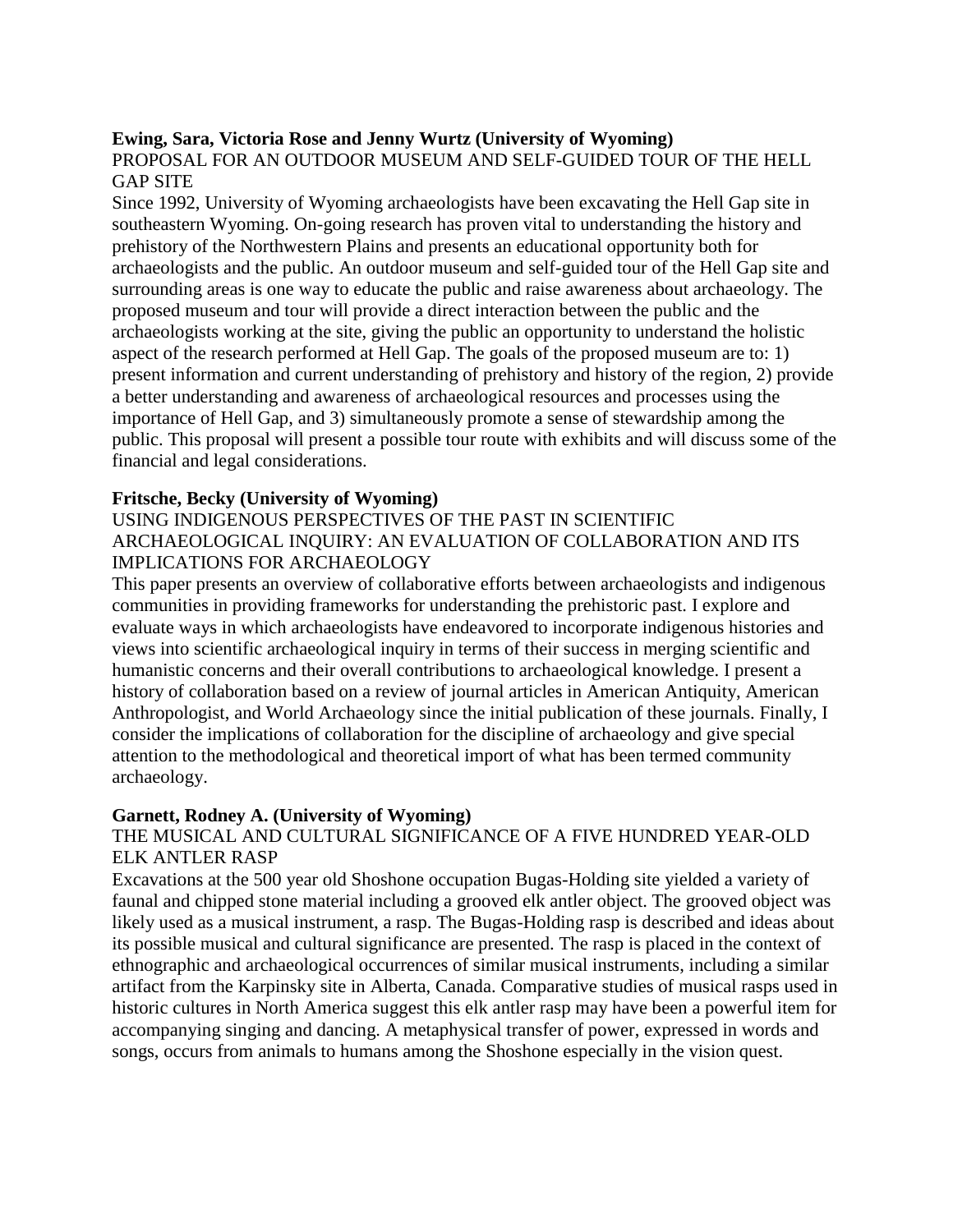# **Greer, Mavis and John Greer (Greer Consulting)**

PREHISTORY AND HISTORY OF SQUAW CREEK, POWDER RIVER BASIN, WYOMING The Squaw Creek drainage is a main tributary to Horse Creek north of Gillette. Survey of about 6000 acres of this drainage indicates the area has been used at least from Middle Archaic times through the Historic Period. More than 80 recorded cultural localities include large promontory campsites flanking the drainage, a historic Indian camp, possible rifle pits or hunting blinds, and an early historic ranch irrigation system. Sites can be viewed relative to possible relations between site types, particularly smaller prehistoric outlier campsites relative to high promontory base camps. Historic outliers, such as early Native American strips and disks sites and the possible defensive site, can be similarly viewed relative to the historic Indian camp.

# **Kesterke, Matthew J., Ethan A Epstein, Michael Stites, Asja Tonc, Marcel Kornfeld, Tomislav Pusic, and Jun Hashizume (University of Wyoming)**

### A SUMMARY OF THE 2005 HELL GAP FIELD EXCAVATIONS

This paper presents preliminary results of the 2005 investigations at the Hell Gap site (48GO305) in Goshen County, Wyoming. The importance of the site lies in the geological stratigraphy and archaeological context of its 11,000 year occupational history. The 2005 field season concentrated on continued excavation of the 5 x 7 meter block separating Localities 1 and 1E. The excavations removed 2.3 cubic meters of sediment, recovering 1,009 mapped artifacts, including 513 pieces of chipped stone, 476 pieces of faunal debris, and 20 charcoal and ochre specimens. Additionally, investigations at Locality II West, an open-air site located 60 meters west of Locality II, produced 389 faunal remains and 436 chipped stone pieces. Finally, geomorphological trenching undertaken by C. Vance Haynes investigated the stratigraphy of Localities I and II. The results add significant information about the chronostratigraphy and site structure of both localities.

### **McFaul, Michael (LaRamie Soils Service, Inc.), Donna Stubbs (ACR Consultants, Inc.), and Kevin O'Dell (ACR Consultants, Inc.)**

GEOARCHAEOLOGY OF BARBER CREEK TERRACES, POWDER RIVER, WYOMING Barber Creek contains a suite of at least three Quaternary alluvial fill terraces. Segments of these terraces (T1, T2 and T3) were trenched to approximately 2.5- 2.8 mbs. Soil development and radiocarbon dating suggests the T1 and T2 fills represent different alluvial events. Relative agedating, absolute dating, and interpretation of Leopold and Miller�s Powder River Basin investigations show the T1 is a latest Holocene fill, dating >380 BP and correlating with the mesic Little Ice Age. T2 fill is older dating  $>5,830$  BP to  $< 1,120$  BP. Elevation suggests T3 is the oldest terrace, however it is also <287 cmbs mantled with younger alluvium (1,670 BP and 1,790 BP). Correlations with the Leopold and Miller are tentative; Barber Creek terraces do not contain the same sediments. All three Barber Creek terrace fills represent depositional environments favorable to preservation of buried cultural components. Rapid aggradation may have influenced T1 occupation. The paleosols in T2 and T3 fill indicates floodplain stability possibly encouraging human occupation. It is hoped results of this investigation will help unravel perceived differences in interpretations of the Powder River Basin geomorphology. There is a step-like suite of alluvial terraces in the Powder River Basin. Sediments from these terraces are archaeologically important. Understanding their significance will provide archaeologists, land use managers, and developers with an easy-to-use tool to assess the potential of the alluvial terraces in the Powder River Basin to yield buried cultural materials.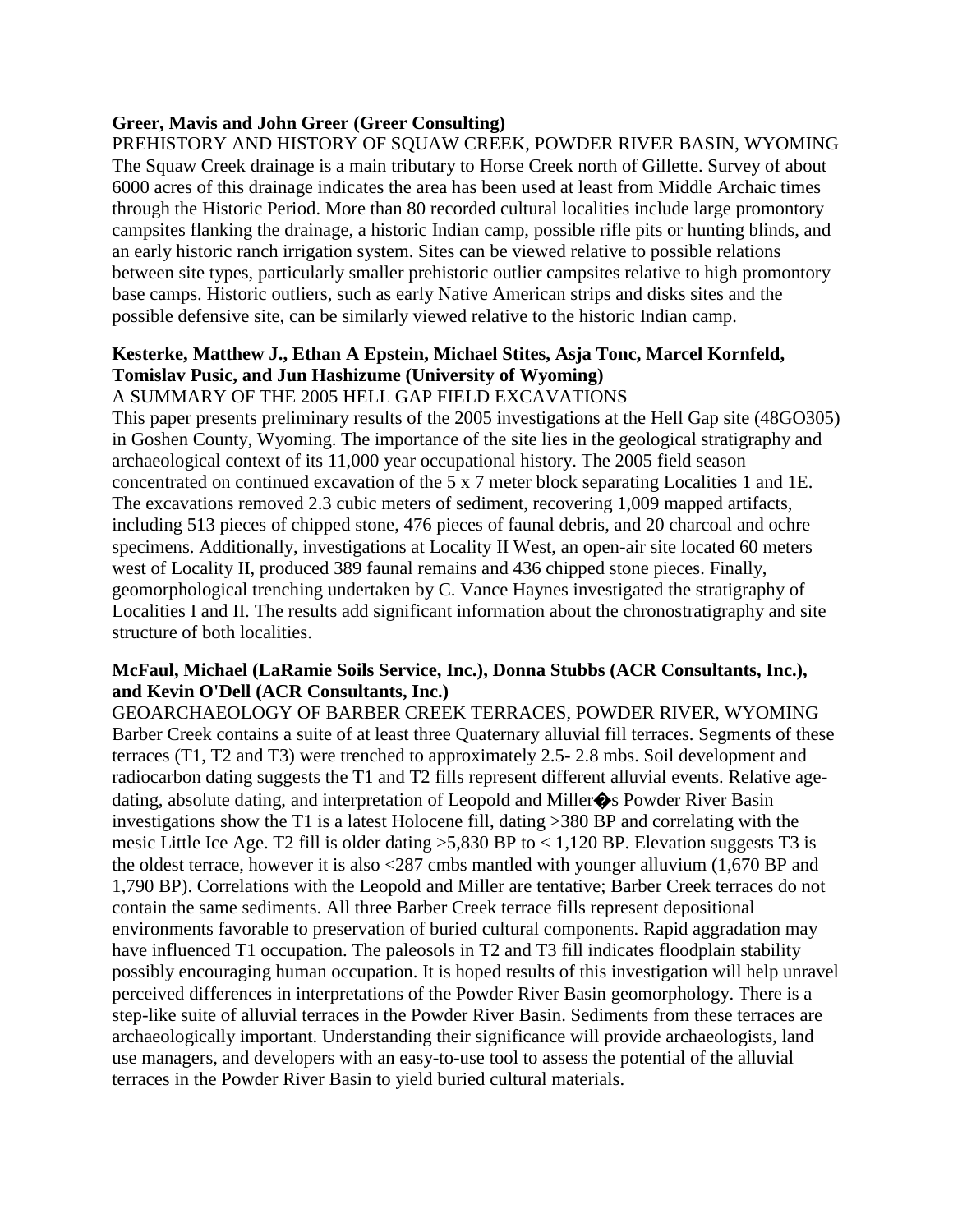### **Page, Michael K. (University of Wyoming)**

### ON POTS AND PEOPLE: A STYLISTIC ANALYSIS OF HIGH PLAINS UPPER REPUBLICAN POTTERY

Middle Ceramic sites located on the high plains of Colorado and Wyoming are typically assigned to the "High Plains Upper Republican;" effectively linking them to the Upper Republican phase of the Central Plains tradition of southern Nebraska and northern Kansas. However, stylistic attributes of ceramic assemblages from the high plains are not homogonous. Rather, detailed quantitative analyses of stylistic attributes reveal a number of affinities between assemblages from the high plains and both the Itskari phase of central Nebraska as well as the Upper Republican phase. These data shed needed light on cultural dynamics during the Middle Ceramic Period and bring to question long held assumptions regarding the "High Plains Upper Republican."

### **Reher, Charles A. (University of Wyoming)**

GRANT WILLSON AND THE LARGE SCALE LANDSCAPE SURVEY (no abstract)

#### **Schroeder, Bryon (University of Wyoming)**

#### GIVING IT A CHANCE: WARFARE IN PREHISTORIC WYOMING

Prehistoric warfare is a topic that is rarely discussed by archaeologists studying the remains of nomadic hunters and gatherers. The idea that relatively small bands of loosely organized nomads waged calculated attacks on one another directly contradicts ideas relative to hunter-gatherer societies that have become anthropological dogma. The view that egalitarian foragers lived in peaceful ecological balance shielded from warfare dominates the anthropology literature. This research will examine the evidence for warfare within pre-contact nomadic hunter-gather societies in North America centering on Wyoming. The focus will be on two questions: is there evidence for warfare in prehistoric Wyoming and, if so is there any indication of when it occurred. By answering these questions it may be possible to place pre-contact warfare in Wyoming within a broader regional context.

#### **Wiewel, Adam S. (University of Wyoming)**

### AN EXAMINATION OF SIZE REDUCTION OF THE SKELETAL REMAINS OF SEVEN HISTORIC INDIVIDUALS

Studies concerned with fluctuations in size of skeletal materials are few and focus primarily on skeletal expansion and contraction as a source of measurement error. The objective of this study is to investigate a noticeable reduction in size of the human skeletal remains of seven individuals curated at the University of Wyoming Human Osteological Repository and to explore implications of these changes. Data for the analysis consist of twelve linear craniometric measurements, five radial measurements, and a single measurement performed on each of three postcranial elements. Statistical tests demonstrate the decrease in size is significant; however, this source of measurement error is not necessarily problematic in determining ancestry.

# **Wolff, Sarah (University of Wyoming)**

# THE ANTIQUITIES ACT OF 1906

The American Antiquities Act of 1906 was a major piece of archaeological legislation that has made an impact on the past century of conservation and preservation of the American landscape. One major part of this concise act was granting the presidential power to declare a national monument without the approval of Congress. This presentation will focus on the history of the